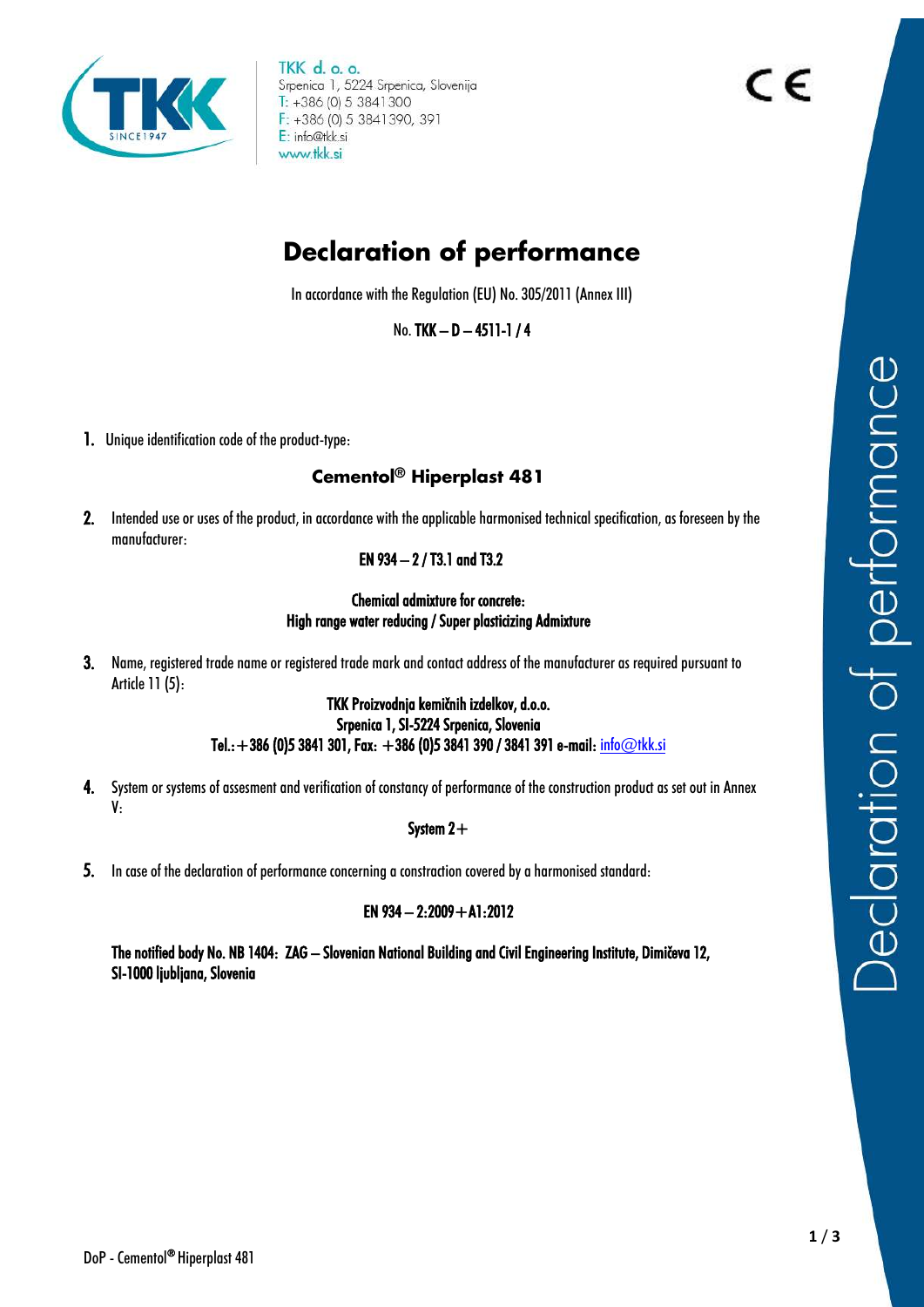

**TKK d. o. o.**<br>Srpenica 1, 5224 Srpenica, Slovenija<br>T: +386 (0) 5 3841300 F: +386 (0) 5 3841 390, 391 E: info@tkk.si www.tkk.si

#### 6. Declared performance

| <b>Essential</b>       | Performance                      | <b>Harmonised technical</b> |
|------------------------|----------------------------------|-----------------------------|
| characteristics        |                                  | specification               |
| <b>Water reduction</b> | $\geq$ 12% compared to control   | EN 934-2                    |
|                        | mix                              | (Table 3.1)                 |
| Compressive            | <u>At 1 day:</u>                 | EN 934-2                    |
| strength               | Test mix $\geq$ 140 % of control | (Table 3.1)                 |
|                        | mix                              |                             |
|                        | At 28 days:                      |                             |
|                        | Test mix $\geq$ 115 % compared   |                             |
|                        | to control mix                   |                             |
| Increase in            | Increase in slump $\ge$ +120     | EN 934-2                    |
| consistence            | mm from inital $(30 \pm 10)$     | (Table 3.2)                 |
|                        | mm                               |                             |
|                        | Increase in flow $\geq +160$     |                             |
|                        | mm from initial (350 $\pm$ 20)   |                             |
|                        | mm                               |                             |
| <b>Retention of</b>    | At 30 min $\geq$ control mix at  | EN 934-2                    |
| consistence            | initial                          | (Table 3.2)                 |
| Compressve             | At 28 days:                      | EN 934-2                    |
| strength               | Test mix $\geq 90$ % of control  | (Table 3.2)                 |
|                        | mix                              |                             |
| Air content in fresh   | Test mix $\leq$ +2 % by          | EN 934-2                    |
| concrete               | volume above control mix         | (Table 3.1, 3.2)            |
|                        |                                  |                             |
| Chloride content       | $\leq$ 0,10 % by mass            | EN 934-1                    |
| Alkali content         | $<$ 3,0 % by mass                | EN 934-1                    |
| Corrosion              | Contains only substances         | EN 934-1                    |
| behaviour              | from lists A.1 and A.2 in        |                             |
|                        | Annex A                          |                             |
| <b>Dangerous</b>       | Meets requirements from          | EN 934-2                    |
| substances             | Ad.4.3                           |                             |